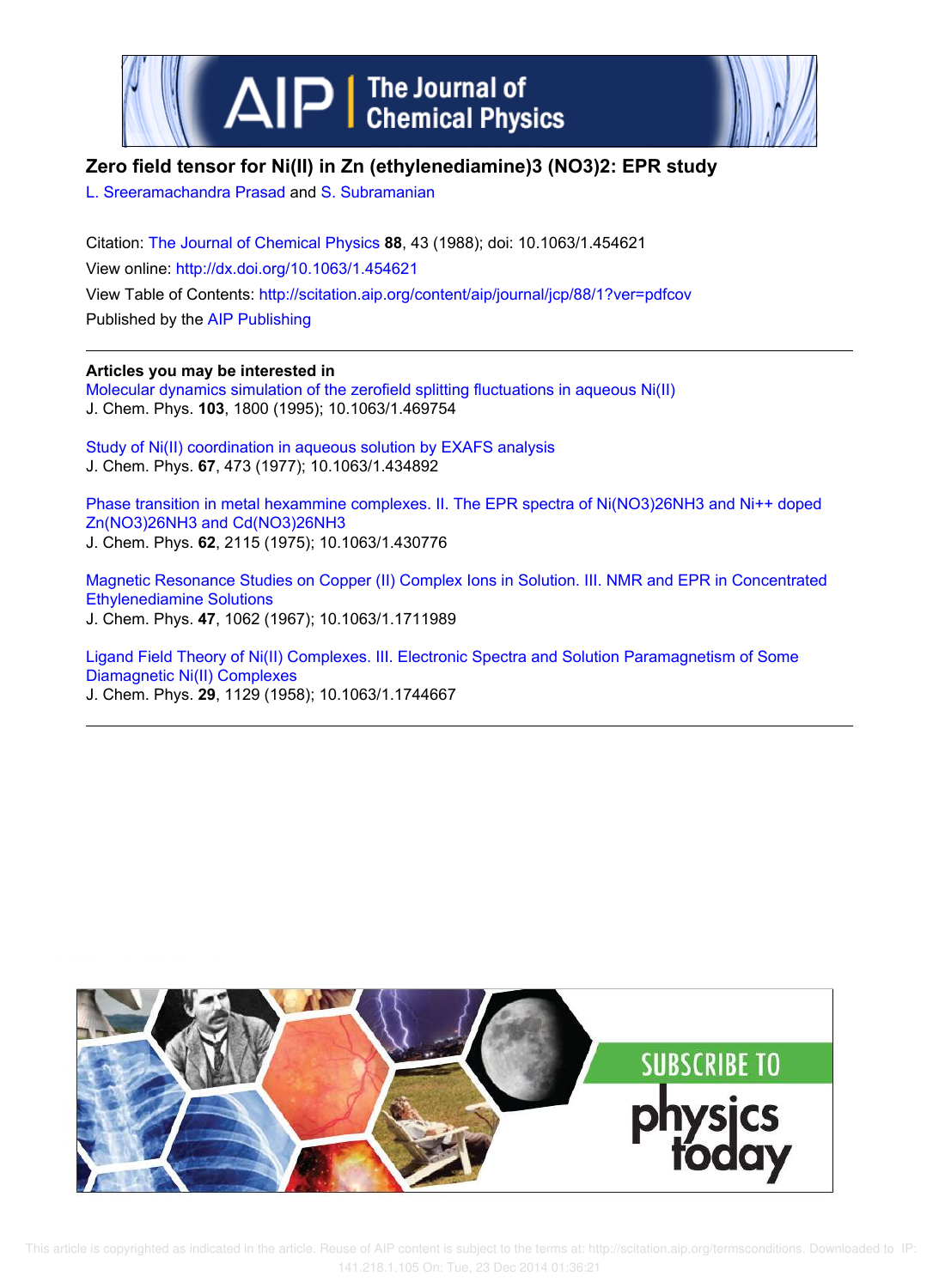# **Zero field tensor for Ni(II) in Zn (ethylenediamine)<sub>3</sub> (NO<sub>3</sub>)<sub>2</sub>: EPR study**

L. Sreeramachandra Prasad and S. Subramanian<sup>a)</sup>

*Structural Chemistry Group, Department o/Chemistry, Indian Institute o/Technology, Madras-600 036, India* 

(Received 21 July 1987; accepted 24 September 1987)

Single crystal EPR of Ni(en)<sup>2+</sup> (en = ethylenediamine) doped in  $\text{Zn}(en)_3(\text{NO}_3)_2$  is reported. Our results based on exact diagonalization procedure indicate that the Ni(en) $_2^2$ + units undergo distortion along the threefold axis which coincides with the crystallographic  $c$ axis. The zero field tensor is found to be axially symmetric with D being  $0.831 \pm 0.006$  cm<sup>-1</sup>. The utility of  $S = 1$  ions in obtaining information regarding molecular distortions is also evidenced.

#### **INTRODUCTION**

Electron paramagnetic resonance of transition ions like  $Cu<sup>2+</sup>$  and Mn<sup>2+</sup> has been extensively carried out in ethylenediamine complexes of  $Cd^{2+}$  and  $Zn^{2+}$ .<sup>1,2</sup> In these complexes  $Cu<sup>2+</sup>$  has been studied to understand the possible Jahn–Teller effects and  $Mn^{2+}$  to understand the ligand field symmetry. The analysis of EPR spectra of  $Mn^{2+}$  ions in these lattices is quite difficult due to the fact that the zero field splitting is very small and there are many magnetically distinct sites leading to overlap of resonance features. Despite these difficulties, logical conclusions have been drawn regarding the molecular distortions based on single cyrstal EPR of  $Mn^{2+}$  in Zn (ethylenediamine)<sub>3</sub> (NO<sub>3</sub>)<sub>2</sub> by Sastry *et al.*<sup>3</sup> Our own motivation is that EPR of  $Ni<sup>2+</sup>$  (orbitally singlet ground state) substitutionally incorporated for  $\text{Zn}^2$ <sup>+</sup> would be worthwhile to study for the following reasons: (a) While Mn<sup>2+</sup> gives 30 lines (in cases  $D \neq 0$ ) for each magnetically distinct site, Ni<sup>2+</sup> gives two lines only ( $S = 1$ : nuclear hyperfine interaction is absent for Ni,  $I = 0,98.8\%$ ). (b) The zero field splitting is generally large for  $Ni^{2+}$  complexes. The large separation between the resonance lines is useful in the unambiguous analysis of the site symmetry. (c) Ethylenediamine complexes are conformationally labile<sup>4</sup> and the EPR studies of  $Cu^{2+}$  and  $Mn^{2+}$  failed to reflect the existence of conformational isomers at ambient temperatures in  $Zn(en)_3 (NO_3)_2$  due to fast interconversion among the isomers compared with the anisotropies involved in these experiments like the  $Cu^{2+}g$  anisotropy, hyperfine anisotropy, and the zero field splitting for  $Mn^{2+}$ . However, at low temperature the presence of six magnetically distinct sites with orthorhombic zero field tensor for Mn(II) in  $Zn(en)_{3} (NO_{3})$ , has led the authors<sup>3</sup> to conclude that one of the conformational isomers ( $\delta\lambda\lambda$  or  $\delta\delta\lambda$  conformer) is favored. They have also pointed out that the fast interconversion among the isomers is leading to nearly axial crystal field at ambient temperatures. This implies that the molecular structure provided by x-ray data is likely to be the "average" structure of the conformers. So, it is interesting to carry out the EPR study of  $Ni^{2+}$  which is expected to have higher zero field splitting and see whether the conformational isomers could be detected at ambient temperatures.

With these points in view we have carried out EPR study of  $Ni^{2+}$  in  $Zn(en)$ ,  $(NO_3)_2$ . It should also be mentioned that the large D value for  $Ni^{2+}$  necessitates measurements at higher frequencies and it is likely that perturbation approaches will not yield satisfactory results.

### **EXPERIMENTAL**

Single crystals of  $Ni^{2+}$  doped  $Zn(en)_3 (NO_3)_2$  were grown by slow evaporation of an aqueous solution containing  $Zn(NO<sub>3</sub>)<sub>2</sub>$  and ethylenediamine in the molar ratio 1:3.  $Ni^{2+}$  in the form of Ni(NO<sub>3</sub>)<sub>2</sub> was incorporated to about 2 to 5 mol %. Very good single crystals with hexagonal morphology were obtained within a few days. The morphological characteristics of doped crystals are identical with those of the host crystals. The crystal morphology was determined on Enraf-Nonius CAD-4 x-ray diffractometer. The morphology of single crystals was found to be as shown in Fig. 1. Rotations were done along the crystallographic c axis, an axis perpendicular to (110) plane, and along an axis perpendicular to these two. The rotation axes are hereafter referred as *c* axis, axis II, and axis III, respectively. All measurements were carried out at ambient temperatures.

## **Crystal structure of Zn(en)<sub>3</sub>(NO<sub>3</sub>)<sub>2</sub>**

The crystal structure of  $Zn(en)_3 (NO_3)_2$  is known<sup>5</sup> to be isomorphous with  $Ni(en)_3 (NO_3)_2^6$  which crystallizes in



This article is copyrighted as indicated in the article. Reuse of AIP content is subject to the

J. Chem. Phys. 88 (1), 1 January 1988 0021-9606/88/010043-03\$02.10 © 1987 American Institute of Physics 43<br>Trighted as indicated in the article. Reuse of AIP content is subject to the terms at: http://scitation.aip.org/ter

a) To whom all correspondence should be addressed.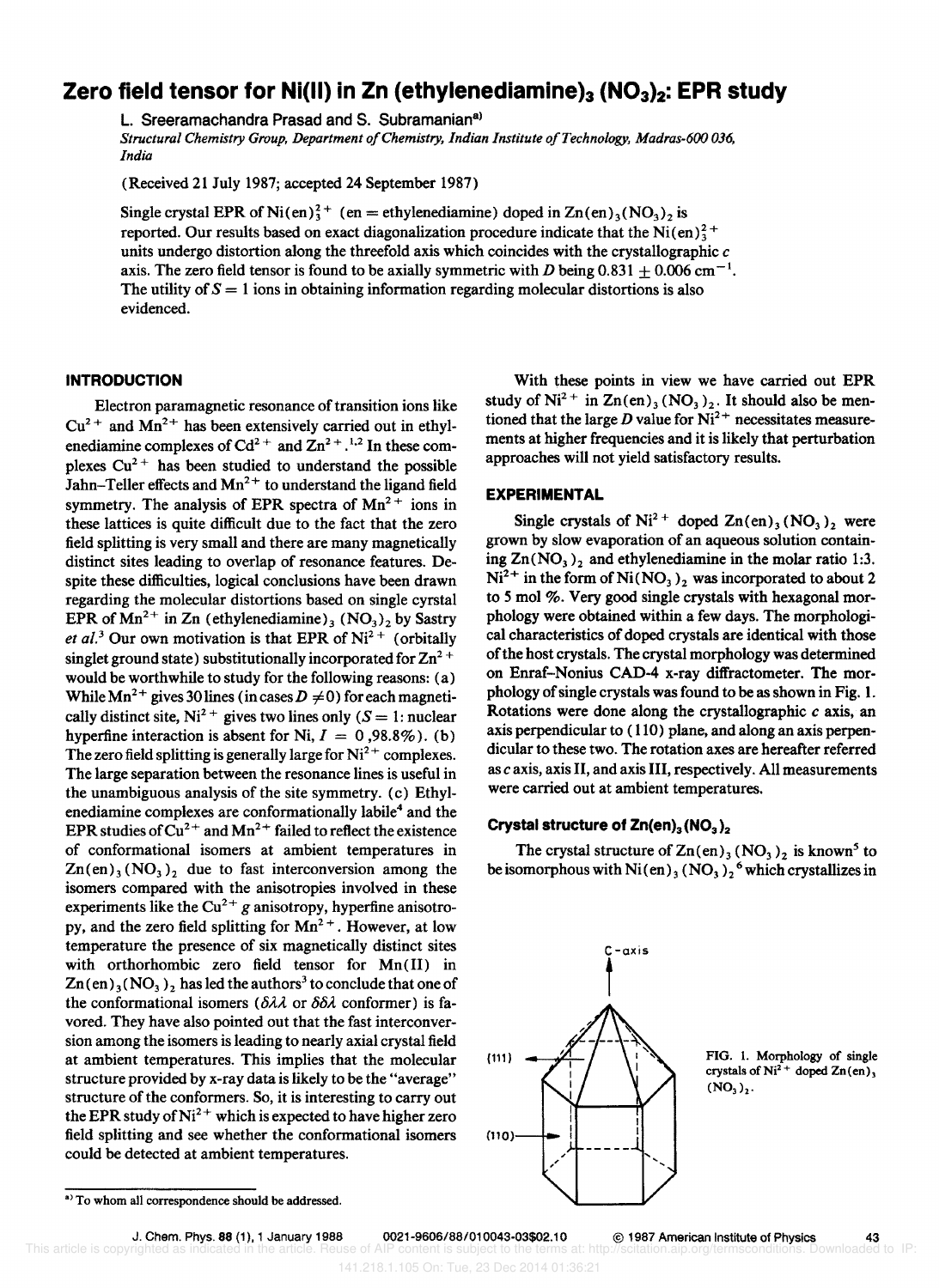

FIG. 2. Projection of the unit cell of  $\text{Zn}(en)$ <sub>3</sub> (NO<sub>3</sub>)<sub>2</sub> along the crystallographic *c* axis (taken from Ref. 6).

hexagonal  $P 6<sub>3</sub> 22$  ( $D<sub>6</sub><sup>6</sup>$ ) space group. The unit cell dimensions are  $a = b = 8.87$  Å and  $c = 11.41$  Å. The projection of the unit cell along the crystallographic *c* axis is shown in Fig. 2. From the projection it could be realized that the  $\text{Zn}(en)_3^2$ <sup>+</sup> units have threefold symmetry axis along the crystallographic *c* axis and the local point symmetry is *D3 -* 32. The two  $Zn(en)^2$ <sup>+</sup> moieties in the unit cell are related by twofold symmetry and are located at  $(1/3,2/3,3/4)$  and  $(2/3,1/3,1/4).$ 

### **RESULTS AND DISCUSSION**

At certain orientations the observed resonances at Xband frequency fall in the range of the spectrometer, which is 0-7000 G. However, at certain other orientations the resonances are beyond the  $X$ -band magnetic field range. It was obvious therefore that the zero field splitting is quite high and it is of the order of (or greater than) the  $X$ -band microwave quantum  $(0.32 \text{ cm}^{-1})$ .

Measurements were therefore carried out at *Q-band* frequency. For rotation about the crystallographic *c* axis, it was observed that there are two high intensity lines. The two lines are consistent with the  $S = 1$  system. Apart from these two lines there are a few lines due to  $Mn^{2+}$  impurity and a week three line pattern due to  $Cr^{3+}$  impurity. However, the two high intensity lines do not show any variation in resonance field position with rotation angle. This clearly reveals that we are dealing with an axially symmetric zero field tensor with the unique axis along the crystallographic *c* axis.

When the crystal is rotated along axis II or axis III, these two resonances show variation in field position with rotation angle and the observed variation is characteristic of  $S = 1$  ion. The anisotropy for rotation about axis II is identical with that for axis III. This clearly confirms that the  $D_{zz}$  is parallel to the *c* axis. Some of the spectra for rotation about axis II are shown in Fig. 3. It can be seen from the spectrum at  $\theta = 0$ , that the low field line is much less intense compared with the high field line indicating that *D* is positive for this system.

Now that the direction  $D_{zz}$  of the axially symmetric zero field tensor is clearly established, the next problem is to establish the principal values. It could be easily realized that the perturbation approach in this situation does not yield correct values, as can be judged by the fact that along an axis perpendicular to the crystallographic *c* axis the separation



FIG. 3. Single crystal EPR spectra of Ni<sup>2+</sup> doped  $Zn(en)_3 (NO_3)_2$  for rotation about axis II.

#### J. Chern. Phys., Vol. 88, No.1, 1 January 1988